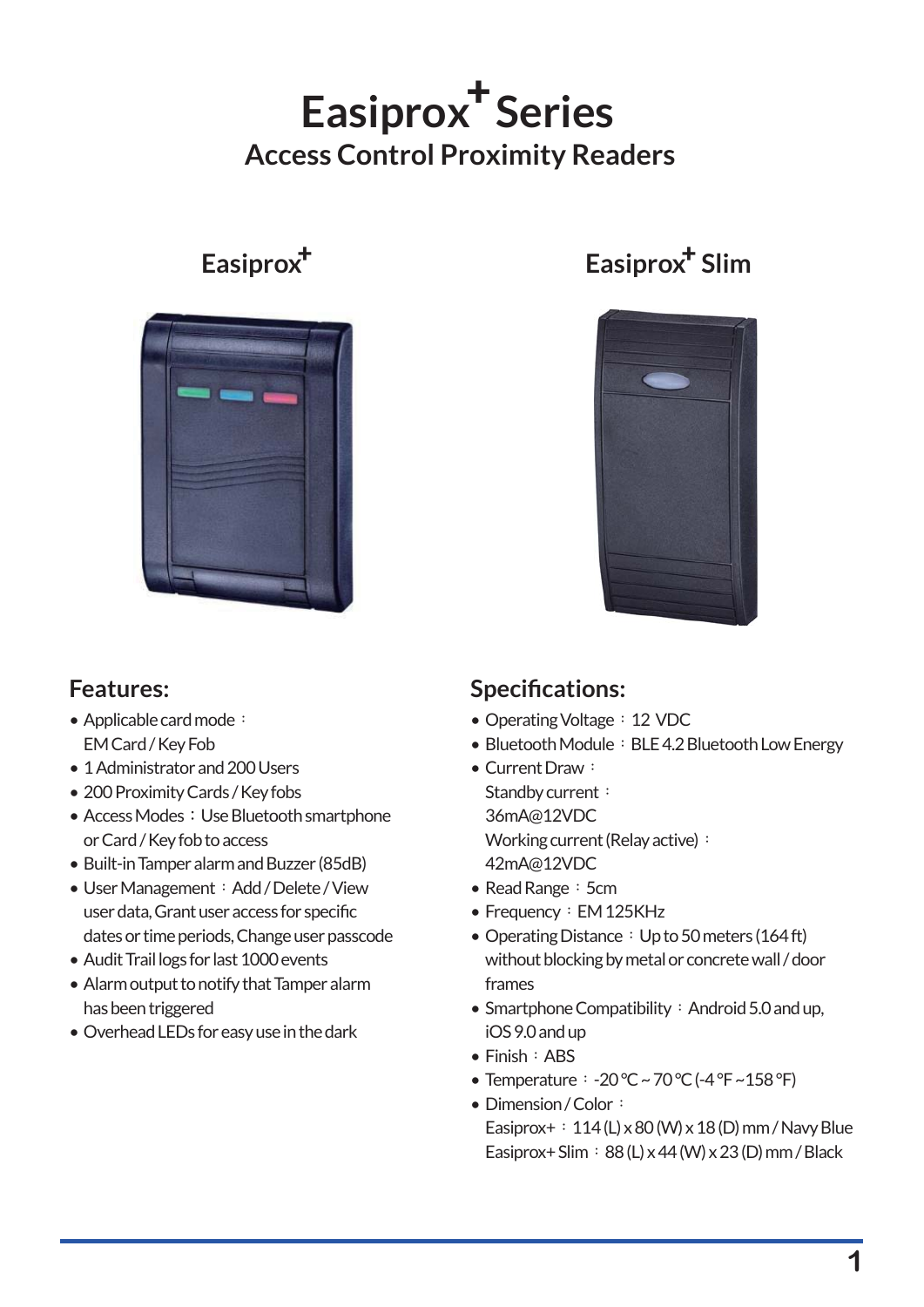# **Easiprox<sup>†</sup> Series Pre-Installation**



## **LED & Audible Indicators**

| LED         | <b>Status</b>                      | <b>Audible Beeps</b> | <b>Status</b>                    |
|-------------|------------------------------------|----------------------|----------------------------------|
| <b>Blue</b> | Power on, Standby mode             | 1 Long beep          | Valid access, Reset is completed |
| Green       | Unlocked, Door always unlocked     | 2 Short beeps        | Login completed                  |
| Red         | Invalid access, Door always locked | 3 Short beeps        | Invalid access                   |
|             |                                    | Constant beeping     | Bluetooth device vandalized,     |

Door sensor is on

# **Easiprox<sup>†</sup> Series Wiring Diagram**

#### **(Easiprox+ & Easiprox+ Slim have same wiring and pin setting)**



### **Reset Procedures**

- 1. Power off Access Control Reader.
- 2. Move the Pin Jumper to P2 and P3, then power on.
- 3. Hear a long beep to complete resetting procedures.
- 4. Move the Pin Jumper back to P1 and P2 to Normal setting.
- 5. Login as Admin and check all users, audit trail events are all cleared and everything is reset to factory default setting, except device name.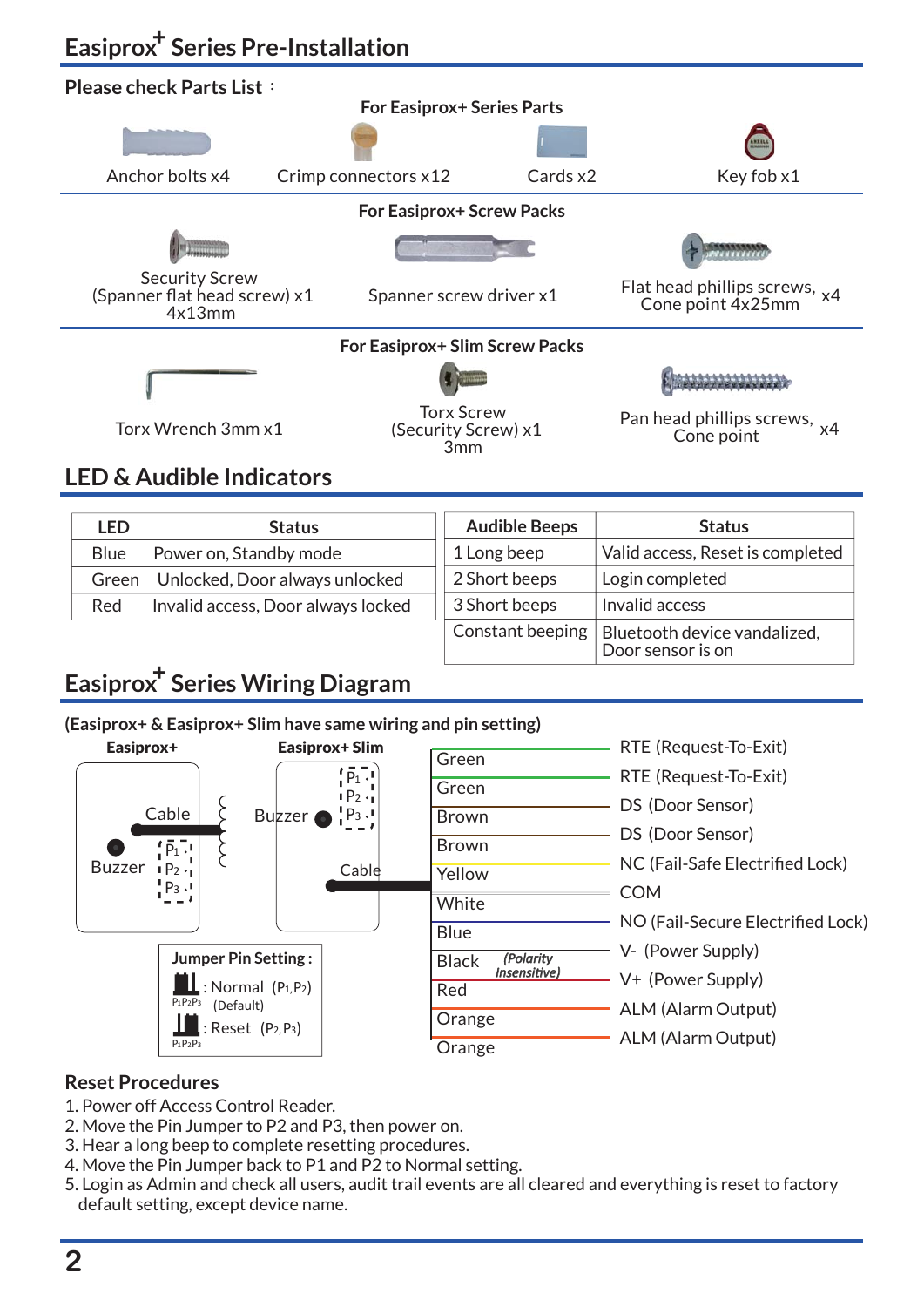# **Crimp connectors included:**



Use a pair of crimping pliers designed to crimp insulated connectors. Place the crimp connector into the compression slot. Be sure the crimping jaws are positioned over the stripped portion of the wire. Squeeze the handles together with enough force to crush the end of the butt splice.

# **Easiprox<sup>+</sup> Reader Installation:**



- 1. Check and measure dimensions.
- 2. Connect the wires and mount the back cover by using 4pcs of anchor screws into the wall.
- 3. Install the front cover then install the bottom security screw. Finish installation.

## **Software App Operations**

## **Easiprox+ Easiprox+ Slim**



- 1. Check and measure dimensions.
- 2. Connect the wires and mount the base by using 4pcs of anchor screws into the wall.
- 3. Using 4pcs of screws to mount PCB case and the base.
- 4. Connect PCB Case and Front cover then install the bottom security screw. Finish installation.
- **1. Download Easiprox App** (for model Easiprox+ Series and DG Series)



Download Easiprox App to set up. Scan QR Code on the left or download the App from Apple Store or Google Play depending on what kind of smartphone you use. Smartphone compatibility: Android 5.0 and up, iOS 9.0 and up

## **2. App Main Page Introduction**

① **Login** Administrator : Enter Admin ID and Passcode to login. **Admin ID**:**ADMIN Default Admin Passcode**:**12345** (Passcode:4~8 digits) **[Note] User**: Enter User ID and User Passcode to login. User ID and User Passcode are given by the Administrator.

- 1.) Administrator ID "ADMIN" can not be changed. Please change Admin's default passcode "12345" right after you login as the Admin. Go to setting page, press Admin Passcode to Edit Admin Passcode.
- **Login Success / Login Failure indications will be shown as following**: 2.)Login Success: You Have Successfully Logged In. You May Now Unlock A Door. Login Failure: Login Failed. Please Verify Your Login Information Or Contact Your Administrator.

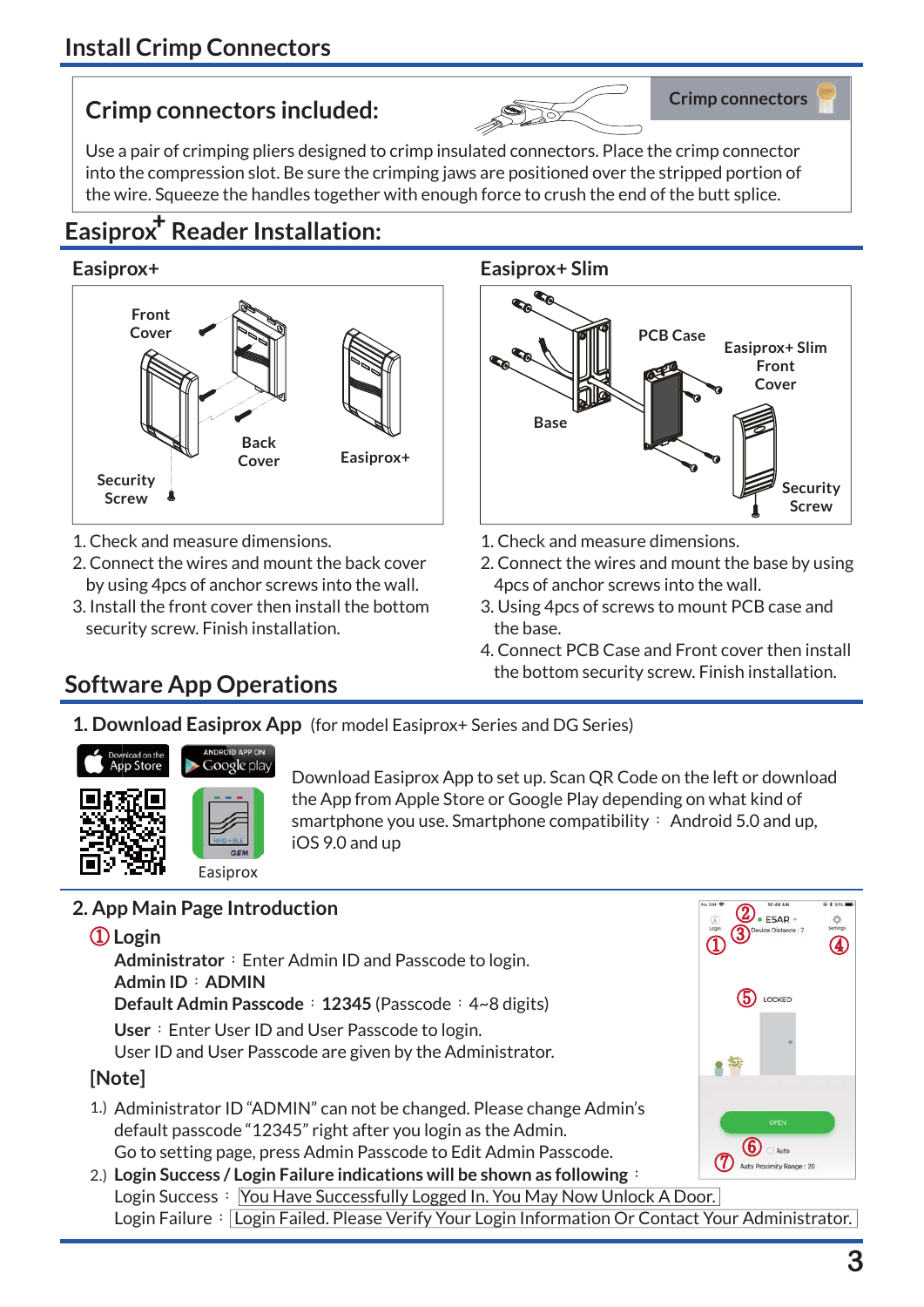## **Software App Operations**

## ② **Device name**

Choose which device you want to unlock by pulling down the Device name listing.

### ③ **Device distance**

The distance between you and the Bluetooth Keypad/Reader.

## ④ **Settings**

Tap "Settings" to view or change setting functions.

## ⑤ **LOCKED / UNLOCKED**

LOCKED: Door lock status is Locked. (Default).

UNLOCKED: Press  $\begin{array}{ccc} \bullet & \bullet & \bullet & \bullet \\ \bullet & \bullet & \bullet & \bullet \end{array}$  button or the door icon to unlock the door.

## ⑥ **Auto**

Press "Auto" to enable Auto unlock function to access.

Make sure to disable "Auto" before pressing settings to enter Settings page.

## ⑦ **Auto Proximity Range**

Adjust Auto Proximity Range in Settings page. The range is between 0 to maximum 20 and it may have different results under different circumstances.

## **3. Administrator " Settings" Page Introduction**

Tap "Settings" to view or change setting functions in Users "Setttings" Page.

- ① **Users**:(See Figure 1 below)
	- **a. Add / Delete / Edit** user information.
	- **b.** If there are many users, you can search User ID (Enter an User ID to search user). (See Figure 2 below)
	- **c. ID** (Up to 16 characters)
	- **d. Passcode** (4~8 digits)
	- **e. Card / Fob number**: Enter or Edit 10 numbers from a card or key fob.
	- **f. Phone Access**: Enable / Disable phone access for a user. (See Figure 3 below)
	- **h. Keypad Access**: Enable / Disable keypad access for a user. (See Figure 3 below)
	- **g. Card / Fob Access**:Enable / Disable Card and Key Fob access for a user. (See Figure 3 below)

|                            | No SiM 字             | 4:18 PM<br><b>● * 54%■ No SIM 全</b><br><b>Settings</b> | ∢                                    | 9:23 AM<br>$\mathbf{b}$ .<br><b>Users</b> | <b>企 * 43%</b> → No SIM <b>全</b><br>Add | < Users              | 2:42 PM<br>User Info              | <b>企 % 63%■</b><br>Delete |
|----------------------------|----------------------|--------------------------------------------------------|--------------------------------------|-------------------------------------------|-----------------------------------------|----------------------|-----------------------------------|---------------------------|
|                            |                      |                                                        | Q. Enter an user ID to search user.  |                                           |                                         | ID.                  |                                   |                           |
| $\left( \mathrm{I}\right)$ | $\Omega$             | F)                                                     | <b>ID</b> mary<br>Passcode 1111      |                                           |                                         | Cindy                |                                   |                           |
|                            | Users.               | Audit Trail                                            | $\mathcal{P}$<br>Card/Fob 0009802242 |                                           | PASSCODE (4~8 DIGITS)                   |                      |                                   |                           |
|                            |                      | びし                                                     |                                      |                                           |                                         | 1111                 |                                   |                           |
|                            | Backup Data          | Restore Backup                                         |                                      |                                           |                                         | CARD/FOB             |                                   |                           |
|                            | Device Name          | E5AR                                                   |                                      |                                           |                                         | 0009829080           |                                   |                           |
|                            | Admin Passcode       | 12345                                                  |                                      |                                           |                                         | Phone Access         |                                   | $\Box$                    |
|                            | Admin Card/Fob       |                                                        |                                      |                                           |                                         | Card/Fob Access      |                                   |                           |
|                            | Door Sensor          |                                                        |                                      |                                           |                                         | <b>Keypad Access</b> |                                   |                           |
|                            | <b>Lock Action</b>   | Door Re-lock Time                                      |                                      |                                           |                                         | Access Types         |                                   | Temporary >               |
|                            | <b>Tamper Alarm</b>  |                                                        |                                      |                                           |                                         |                      | 2018/02/01 10:00-2018/02/01 11:00 |                           |
|                            | Tamper Sensor Level  | Level $3$ >                                            |                                      |                                           |                                         |                      |                                   |                           |
|                            | Door Re-lock Time    | 1                                                      |                                      |                                           |                                         |                      |                                   |                           |
|                            | Auto Proximity Range | $20$ $>$                                               |                                      |                                           |                                         |                      |                                   |                           |
|                            |                      | Figure 1                                               |                                      | Figure 2                                  |                                         |                      | Figure 3                          |                           |

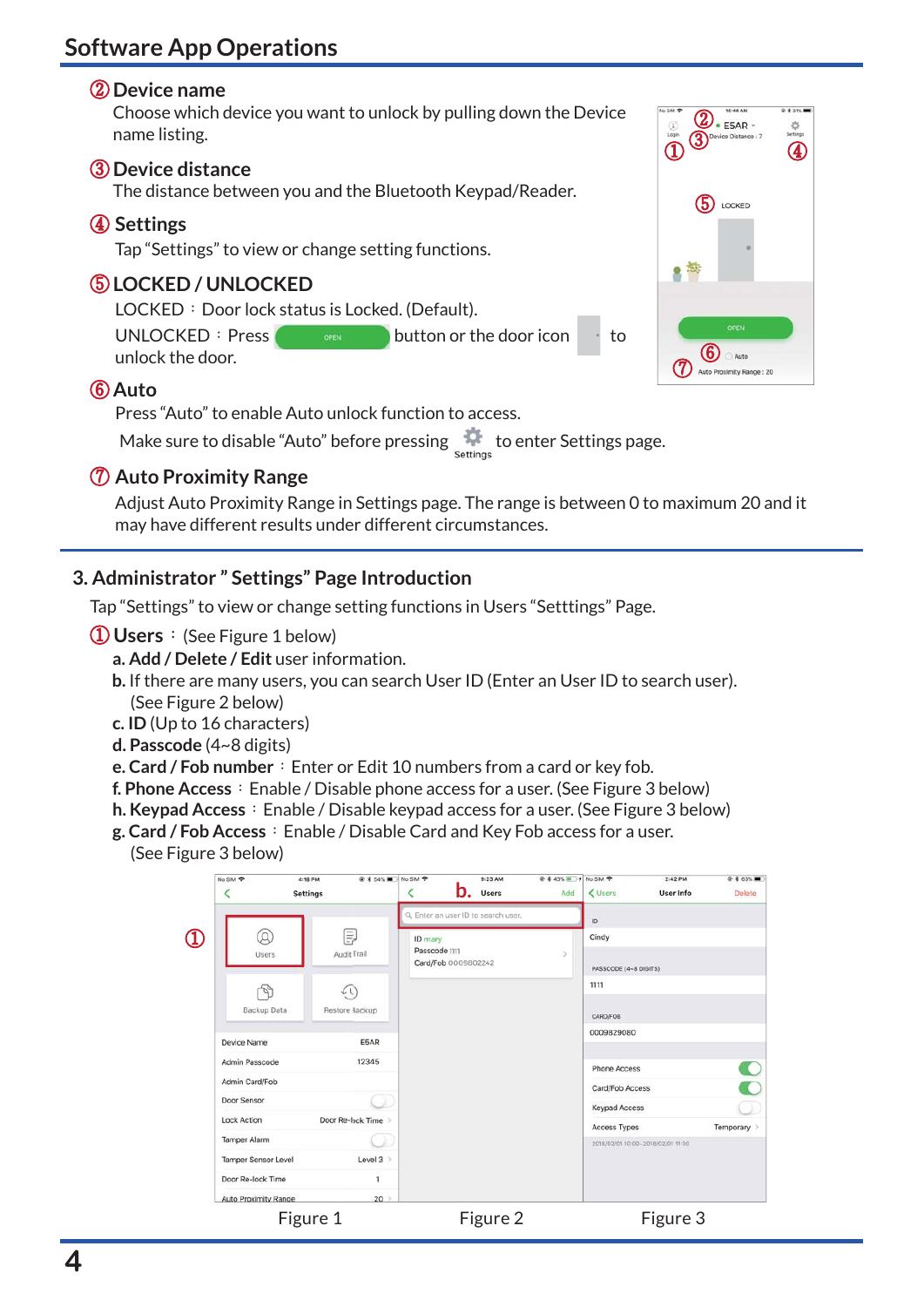**i. Access Type**: (4 options) (See Figure 4 below)

- (A) Permanent: Permanent access is given by default.
- $(B)$  Temporary: Set specific access time period for guests and visitors.
- $(C)$  Number of Times: To set number of access granted to user. (Please enter a number between 0 to 255)
- (D) Scheduled: To assign repeatedly access on specific days and hours for a certain period of time. This setting is useful for house cleaners or constructors who need temporary access on regular basis. (See Figure 4 and 5)

② **Audit Trail**:(See Figure 6 and 7 below)

a. Audit Trail is tracking last 1000 event logs including Tamper Alarm.

- b. Enter an user ID to search events for an user.
- c. Tap  $\boxdot$  to export all events to excel file.
- d. Tap  $\bigcirc$  to refresh all events.

## ③**Backup Data**:(See Figure 8 below)

Backup Data is to backup Users, Admin Passcode, Admin Card/Fob, Door Sensor, Lock Action, Tamper Alarm and Door Re-lock Time to Administrator's phone and can be restored except Device Name, Tamper Sensor Level, Auto Proximity Range, About Us and Audit Trail logs. Step 1: Press "Backup Data", the App will show:  $\overline{B}$  Backup all data now?

Step 2: Press Confirm, the App will show:  $|$  Backup Status Backup Complete!



④**Restore Backup** (See Figure 8)

Restore the last backup data by Admin's phone to a new Access Control Keypad / Reader. Step 1: Press "Restore Backup", the App will show: Restore all data now? Step 2: Press Confirm, the App will show: Restore Status Restore Complete!

### **Administrator " Settings" Page Introduction Continued**: (See the Figure next page)

- **Device Name**: Edit Device Name (Up to 16 characters)
- Admin Passcode: Edit Admin Passcode (4~8 digits)
- **Admin Card/Fob**: Edit Admin Card/Fob number (10 numbers on your card or key fob)

### • **Door Sensor** :

Enable Door Sensor when you connect to a closed-circuit magnetic sensor or a monitored door lock that has door sensor (or lock sensor) outputs to monitor the open or closed state of a door.

#### • Lock Action: (3 options) Choose Door Re-lock Time, Door Always Unlocked, and Door Always Locked.